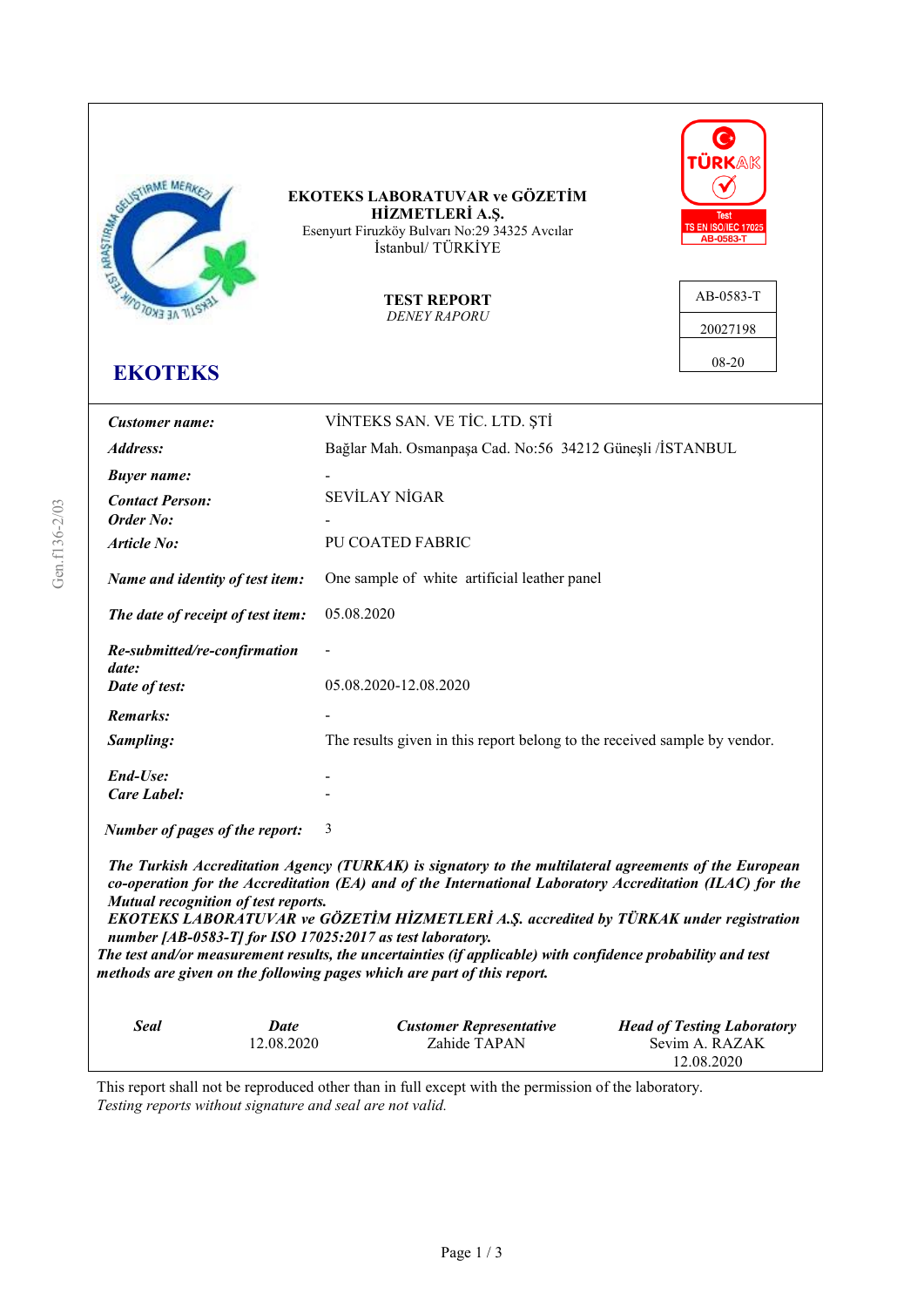## **EKOTEKS LABORATUVAR ve GÖZETİM HİZMETLERİ A.Ş.**

| AB-0583-T |
|-----------|
| 20027198  |
| 08-20     |

| <b>REQUIRED TESTS</b>                | <b>RESULT</b> | <b>COMMENTS</b> |
|--------------------------------------|---------------|-----------------|
| <b>MICROBIOLOGICAL TESTS</b>         |               |                 |
| Antibacterial Activity Determination |               |                 |
|                                      |               |                 |
|                                      |               |                 |
| No requirement was given.            |               |                 |

REMARK: Original samples are kept for 3 months and all technical records are kept for 5 years unless otherwise specified. If requested, measurement uncertainty will be reported. But unless otherwise specified, measurement uncertainty is not considered while stating compliance with specification or limit values The reported uncertainty is based on a standard uncertainty multiplied by a coverage factor k=2, providing a level of confidence of approximately 95 %. Tests marked (\*) in this report are not included in the accreditation schedule.



This report shall not be reproduced other than in full except with the permission of the laboratory. *Testing reports without signature and seal are not valid.*